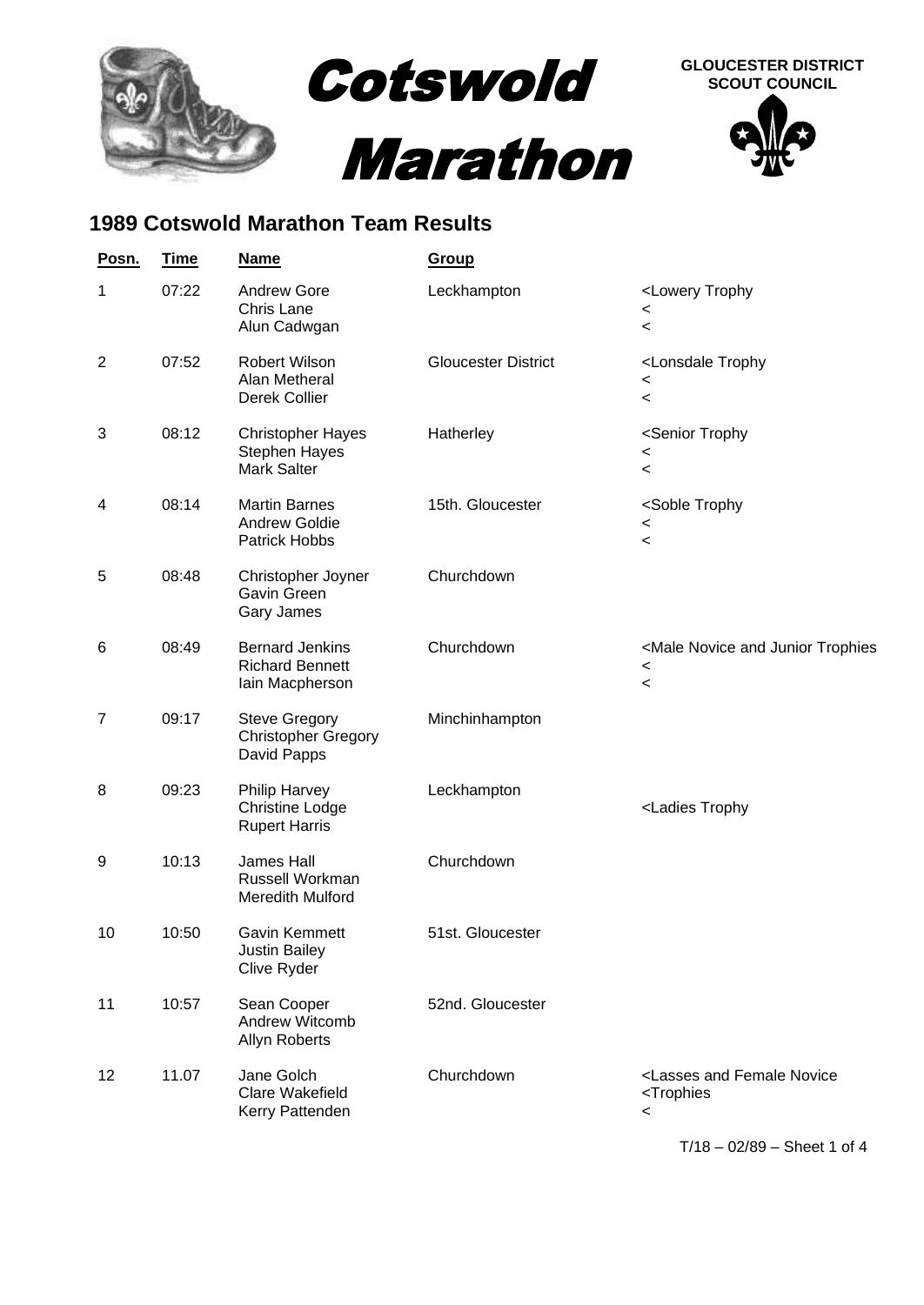| 13 | 11:31 | <b>Richards Clements</b><br>Gary Farebrother<br>Jeremy Downes         | <b>Wycliffe College</b>   |
|----|-------|-----------------------------------------------------------------------|---------------------------|
| 14 | 11:52 | <b>Graham Davies</b><br><b>Rosalind Monk</b><br>Nicola Monk           | 96th. & 274th. Birmingham |
| 15 | 11.56 | John Monk<br><b>Gordan Franks</b><br>Simmon Franks                    | Solihull North Fellowship |
| 16 | 11:58 | Alan Neale<br><b>John Pratt</b><br><b>Victor Everill</b>              | Solihull North Fellowship |
| 17 | 12:04 | Damon Bridge<br><b>Charles Martin</b><br><b>Charles Dod</b>           | <b>Wycliffe College</b>   |
| 18 | 12:18 | Paul Hornbrook<br>John Hopkins<br>Andy Trowsdale                      | <b>Ise Valley</b>         |
| 19 | 12:19 | <b>Warren Pell</b><br>Shawn Shipley<br>Mark Hill                      | <b>Ise Valley</b>         |
| 20 | 12:24 | Malcolm Wood<br><b>Simon Rees</b><br>James Heath                      | 46th. Gloucester          |
| 21 | 12:26 | <b>Richard Warriner</b><br><b>Andrew Robins</b><br><b>Garry Moore</b> | Gloucester Fellowship     |
| 22 | 12:28 | Alan Price<br><b>Robert Williams</b><br>Ruth Turner                   | 46th. Gloucester          |
| 23 | 12:31 | Joy Turner<br>Debbie Heaven<br>Laura Orpin                            | 46th. Gloucester          |
| 24 | 12:32 | <b>Martin Ferry</b><br>David Botting<br>Stephen Wilson                | 10th Hayes                |
| 25 | 12:34 | Jacqui Bennett<br>Stephen Griffin<br>Andrew Thompson                  | <b>Llantwit Fardre</b>    |
| 26 | 12:49 | Ray Barratt<br>Grayham York<br>Peter York                             | 5th. Kettering            |
| 27 | 12:55 | Sion Clarke<br>Peter Jordan<br>Martin Ellwood                         | 1st. Bridgend             |

T/18 – 02/89 – Sheet 2 of 4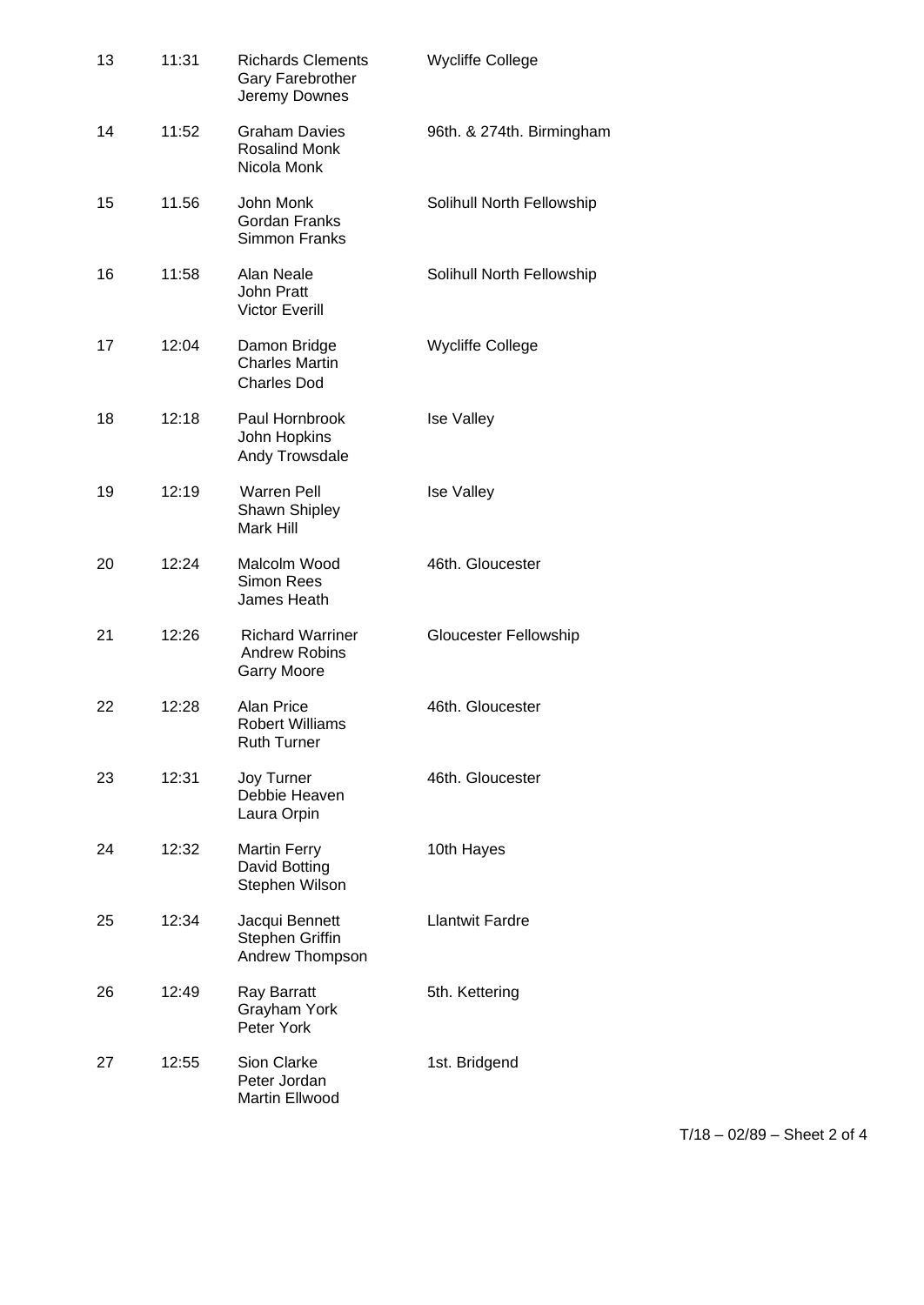| 28 | 13:17 | Tony Jory<br><b>Paul Giles</b><br>Roger Hurst             | Smugglers                 |
|----|-------|-----------------------------------------------------------|---------------------------|
| 29 | 13:27 | <b>Heather Macgregor</b><br>Jason Penson<br>Kevin Fowler  | Javelin                   |
| 30 | 13:57 | Jennifer Hall<br>Jayne Emerson<br><b>Sharon Stevens</b>   | <b>Churchdown Rangers</b> |
| 31 | 14:01 | James Varley<br>Tim Haughton<br><b>Timothy Fowler</b>     | Longtree 100              |
| 32 | 14:29 | <b>Paul Sollis</b><br>Darra Radburn<br>Helen Gragg        | 20th. Walsall             |
| 33 | 15:00 | Peter Edwards<br><b>Michael Parfitt</b><br>lan Pennington | <b>Llantwit Fardre</b>    |
| 34 | 16:14 | Alison Maggs<br>Heidi Crabbe<br>Kate Fielding             | Severn Valley             |
| 35 | 16:48 | Victoria Newton<br>Nina Lynch<br>Julie Blogg              | Hatherley                 |
| 36 | 17:28 | <b>Christine Moyle</b><br>Dafydd Dallimore<br>lan Scrase  | 1st. Beddau               |

## **1989 Cotswold Marathon Individual Results**

| Posn. | Time  | Name                   | Group            |
|-------|-------|------------------------|------------------|
| 1     | 07:52 | <b>Bill Fawcett</b>    | <b>Beaufort</b>  |
| 2     | 08:59 | Mark Wilson            | Leckhampton      |
|       | 08:59 | Neil Goodrich          | Leckhampton      |
| 4     | 09:17 | <b>Daniel Bayliss</b>  | Minchinhampton   |
| 5     | 10:38 | John Russel            | <b>Badbrook</b>  |
|       | 10:38 | David Frusher          | <b>Badbrook</b>  |
| 7     | 10:57 | Colin Weaver           | 52nd. Gloucester |
| 8     | 12:13 | Jason Denny            | Yeo Troggs       |
| 9     | 12:20 | Laurence Mulford       | Churchdown       |
|       | 12:20 | <b>Richard Allen</b>   | Churchdown       |
| 11    | 12:22 | Robert Gale            | 52nd. Gloucester |
|       | 12:22 | John Hodgson           | 52nd. Gloucester |
| 13    | 12:23 | Daren Jackson          | Severn Valley    |
|       | 12:23 | <b>Robert Williams</b> | Severn Valley    |
| 15    | 12:31 | John Orpin             | 46th. Gloucester |
| 16    | 12:32 | lan Darlow             | Leckhampton      |
|       | 12:32 | Andrew Holtam          | Leckhampton      |
|       |       |                        |                  |

T/18 – 02/89 – Sheet 3 of 4